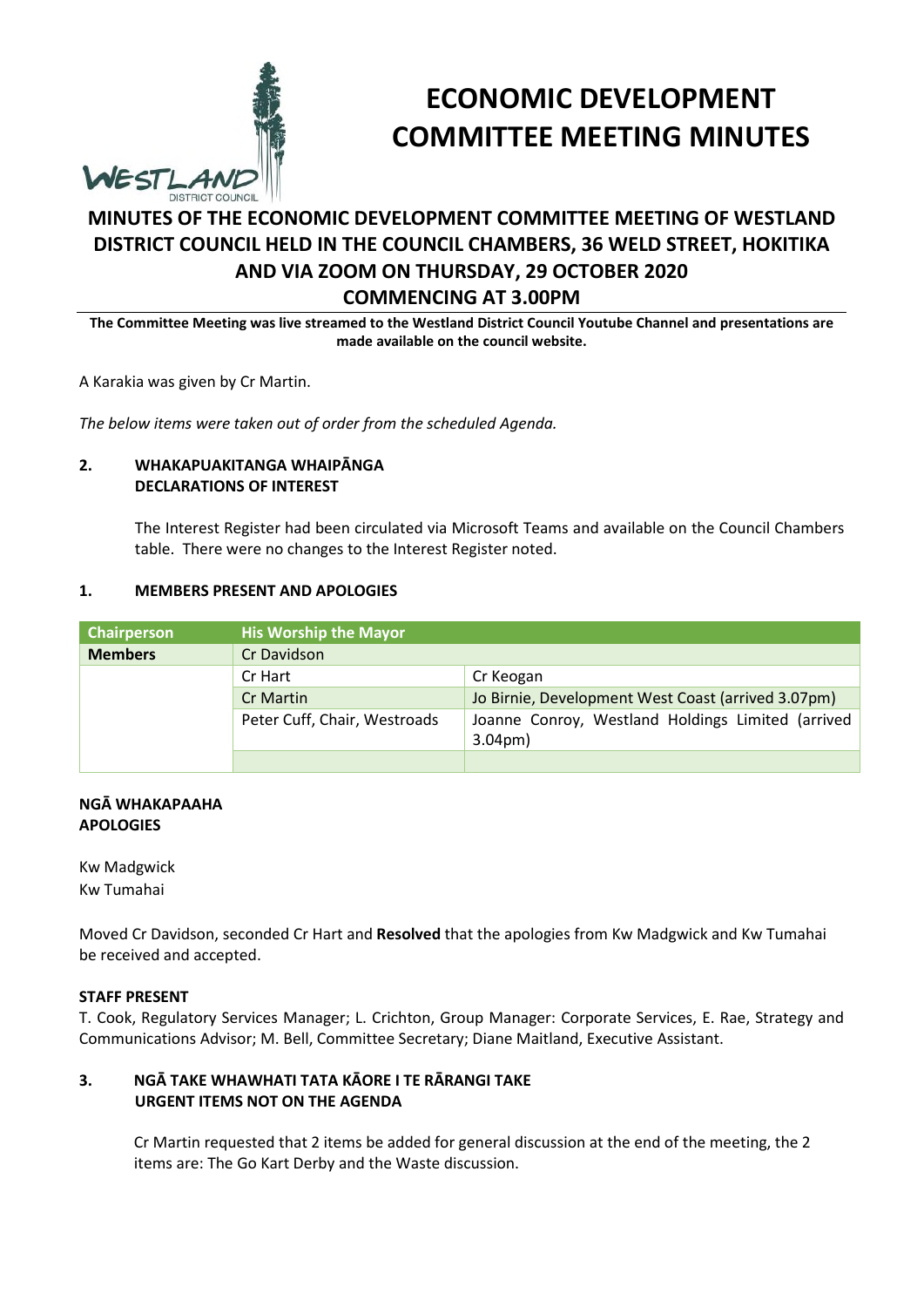# **4. NGĀ MENETI O TE HUI KAUNIHERA MINUTES OF MEETINGS**

The Minutes of the previous Meeting were circulated separately via Microsoft Teams.

# **Economic Development Committee Meeting Minutes – 14 July 2020**

Moved Cr Keogan, seconded Cr Hart and **Resolved** that the Minutes of the Economic Development Committee Meeting held on the 14 July 2020 be confirmed as a true and correct record of the meeting.

The Chair **Approved** that their digital signature be added to the confirmed Economic Development Committee Meeting Minutes of 14 July 2020.

*J. Conroy entered the Council Chambers at 3.04pm.* 

#### **5. ACTION LIST**

The Chief Executive spoke to the Action List and provided the following updates:

#### **NZTA: Roading Network Update**

Item removed as this was completed in June.

#### **Development West Coast: Roading Resilience**

A C.E.G meeting was held this morning, no action made, item to be carried forward to the next C.E.G meeting in December 2020.

#### **Hokitika Airport Terminal Upgrade**

The application was submitted as part of the shovel ready projects and was approved, this item to be removed as completed.

#### **Hokitika Airport Masterplan**

The Masterplan was presented in the committee meeting in July 2020 and has been circulated to Councillors, as such this item can be removed.

#### **Independent Committee Members**

The report was approved for the formation of this committee on the  $14<sup>th</sup>$  of July 2020, as such this item can be removed.

# **Hokitika Airport Masterplan Circulation to Members**

The Hokitika Airport Masterplan has been circulated via Microsoft teams for Councils to view at their leisure, as such this item can be removed.

#### **Hokitika Airport Site Visit**

A visit will be planned for early 2021 once works are completed.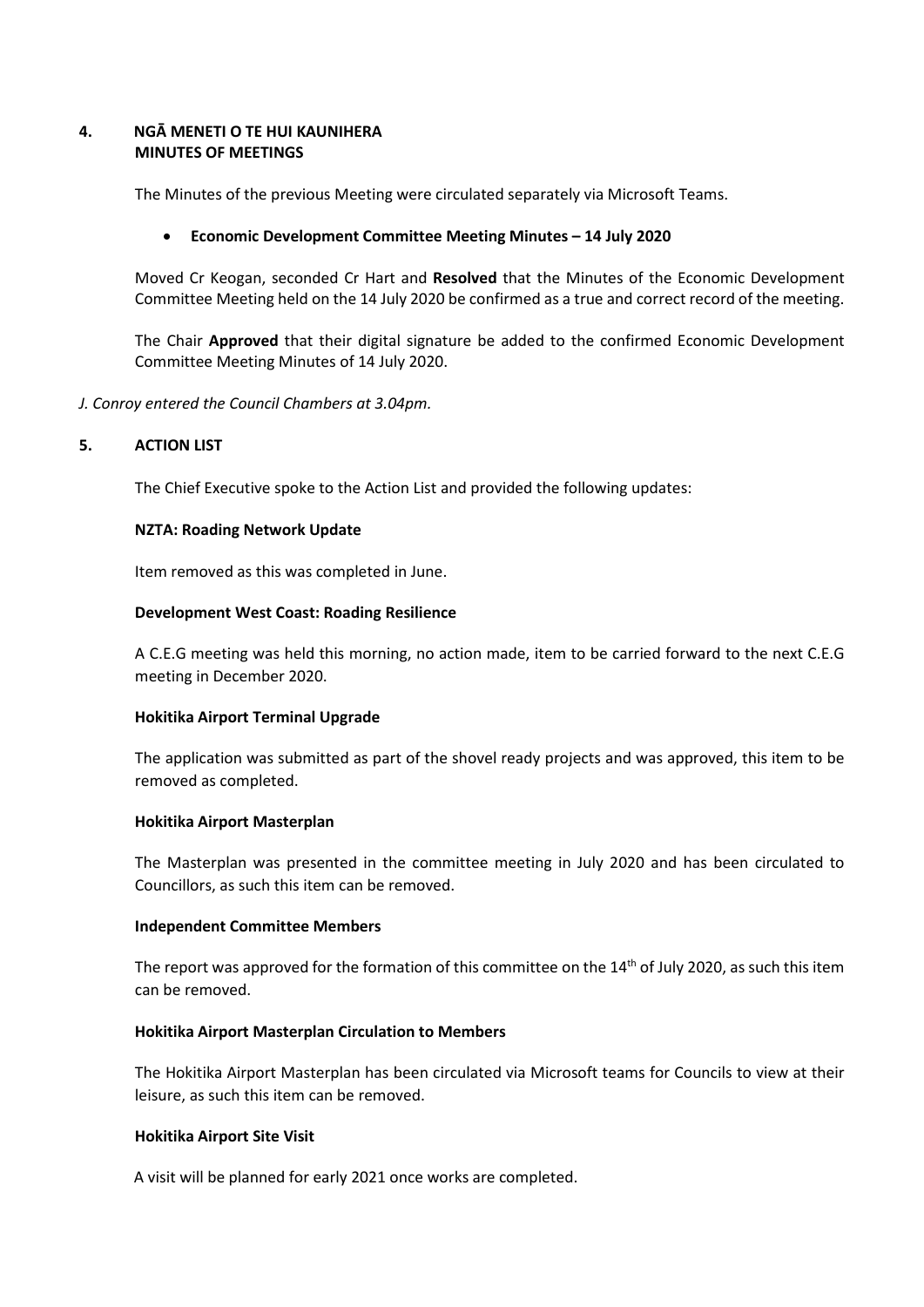Moved Cr Davidson, seconded Cr Keogan and **Resolved** that the updated Action List be received with the following action items removed as completed:

- NZTA: Roading Network update
- Hokitika Airport Terminal Upgrade
- Hokitika Airport Masterplan
- Independent Committee Members
- Hokitika Airport Masterplan Circulation to Members

# **6. NGĀ TĀPAETANGA PRESENTATIONS**

# **Pensioner Housing Analysis and Strategy Draft Report**

#### *J. Birnie entered the Council Chambers at 3.07pm.*

Joanne Conroy, speaking as an independent contractor spoke to this presentation and advised that this was a draft strategy to provide direction for medium and long term for the pensioner housing portfolio.

- The housing specifications should be, 1-2 bedroom, close to CBD, and warm. A survey was done to get these results .
- Council and CCOs are the only supplies of elderly housing in the Westland District.
- Additional housing units are required.
- There is a high demand, and according to statics the older population will grow on the West Coast.
- Provision of Elderly housing should be self-funding Low interest borrowing from Local Government funding.
- Critical that maintenance funding is looked at.
- There is no current eligibility apart from being over 65. Most other Councils around the country have eligibility criteria.
- Collective agreement from Councillors on income level being too low, asset amount too low.
- Increasing rents to market prices to 80%. Central government do provide accommodation supplements as required.
- New developments start at market prices, current renters prices would have a slow increase to bring them up to market prices, given education on the supplements they can receive from Central Government.
- Transferring the pension housing portfolio along with the deprecation funding to Destination Westland to manage.

Moved Cr Keogan, seconded Cr Davidson and **Resolved** that :

- A) The draft report from Joanne Conroy be received.
- B) The Economic Development Committee support the transfer of the pensioner housing and the deprecation fund to Destination Westland.
- C) As part of a report to Council, Joanne Conroy to investigate current opportunities of housing versus new builds for pensioner housing.
- D) Consultation on the transfer to Destination Westland to take place in the LTP.
- E) Some maintenance to take place to bring the current stock to a certain standard before transferring to Destination Westland.

*The below items were taken out of order from the scheduled Agenda.*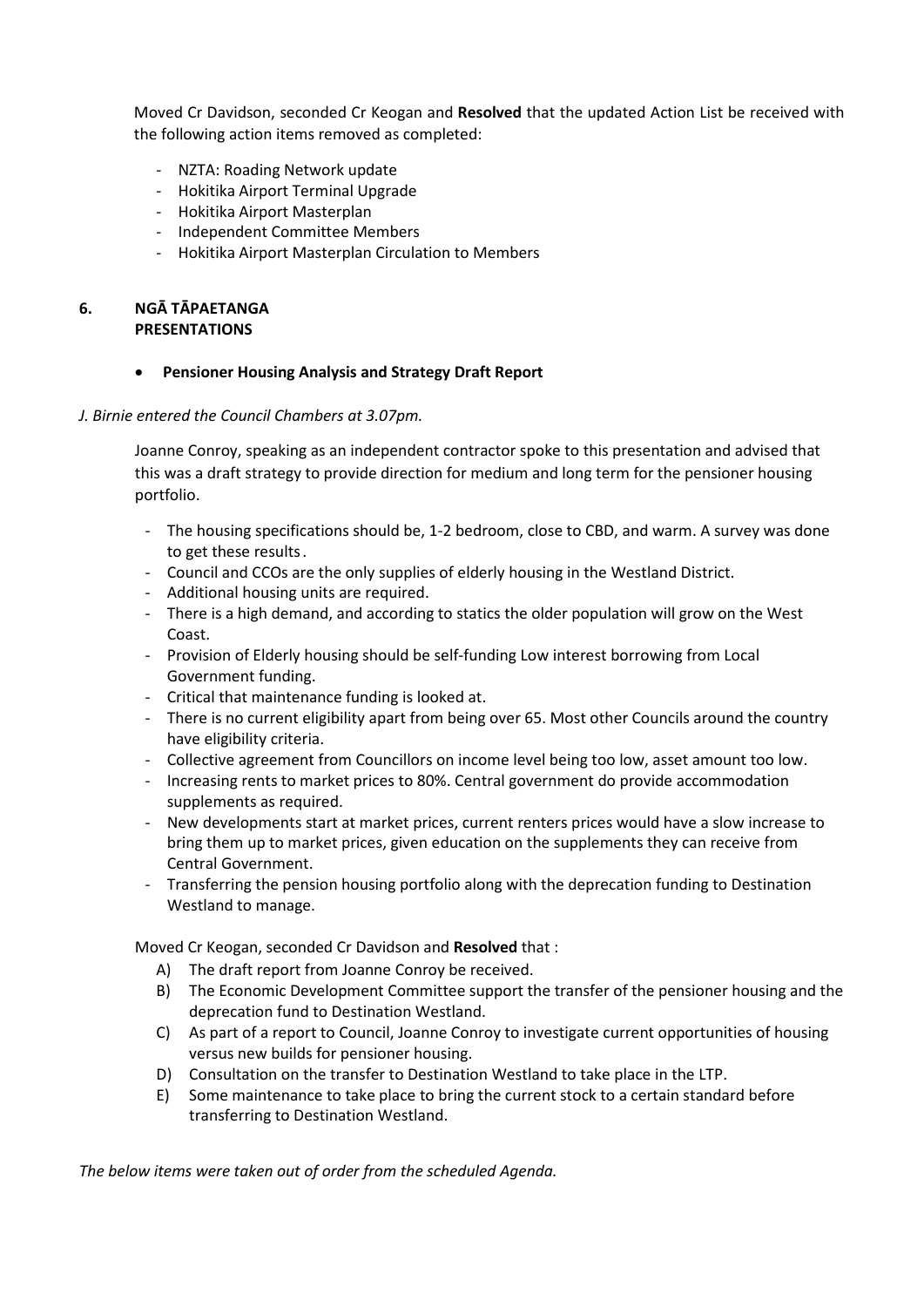# **7. PŪRONGO KAIMAHI STAFF REPORTS**

# **Mayoral Taskforce for Jobs – Verbal Update**

The Workforce Coordinator spoke to this item and advised the following:

- The taskforce is to assist small to medium business and those unemployed. This year the taskforce has been extended to assist with the need of employment as a direct result from Coivd-19 fallout. As well as helping hard to fill positions.
- The taskforce is also helping apprentices where other social development funding do not.
- So far the Westland District Council MTFJ has help gain 43 employment opportunities, most from South Westland area.
- As at 29 October 2020 an overall committed expenditure across the Westland Taskforce is \$277,011.54. This includes wages for a coordinator and youth employability programme. The funds have be split out as follows:
	- Wage subsidy: \$170,897.30
	- Training opportunities: \$13,964.24
	- Barista and Food safety course: \$7,600.00
	- Travel and Accommodation \$6,000.00
	- PPE: \$2,100.00
	- Apprentice Tools: \$10,950.00
- Due to the success of the programme, a second round of funding is being applied for.

Moved Cr Hart, Seconded P. Cuff and **Resolved** that the verbal update from the Westland Workforce Coordinator be received.

# **6. NGĀ TĀPAETANGA**

# **PRESENTATIONS…continued**

**Development West Coast - Verbal Update (1.26)** 

Jo Birnie, Economic Development Manager at Development West Coast spoke to this presentation and advised the following programs and initiatives underway:

- DWC have funding to go to heating from energy action to 170 properties on the West Coast. A total of \$500,000 each year for the next 3 years for properties that meet the criteria.
- Their Upskill programme is for anyone who is looking for full time employment of 30 hours or more and for those who are currently employed and wish to increase their level of employment. There are currently 97 employers and over 200 employees currently on the books. There is approximately 18 – 24 months left on the program.
- Regional Business Partner funding program is almost at a close, currently waiting on Central Government to see what the next plan will entail.
- Staff funding from MBIE bought on a fulltime employee, the role will be over seeing social licensing, management investment, marketing for the West Coast on a whole.
- Staff funding from MBIE has also brought on board a fulltime employee for Meetings, Incentive, Conferences and Exhibitions (MICE) Executive. They deal with high value visitors, conferences/incentives for groups of 50 – 150. There are the resources on the West Coast, to bring these high value conferences to the West Coast.

DWC are creating a document highlighting the venues to go to M.I.C.E customers.

Regional Events Fund, there has been various promotions of this online, including Tourism New Zealand and 6 other regional tourism organizations. A total of 7 million dollars in total was available for the 6 RTO's. Currently DWC are working to confirm the funding for the West Coast to increase the event market in the region for the next 4 years.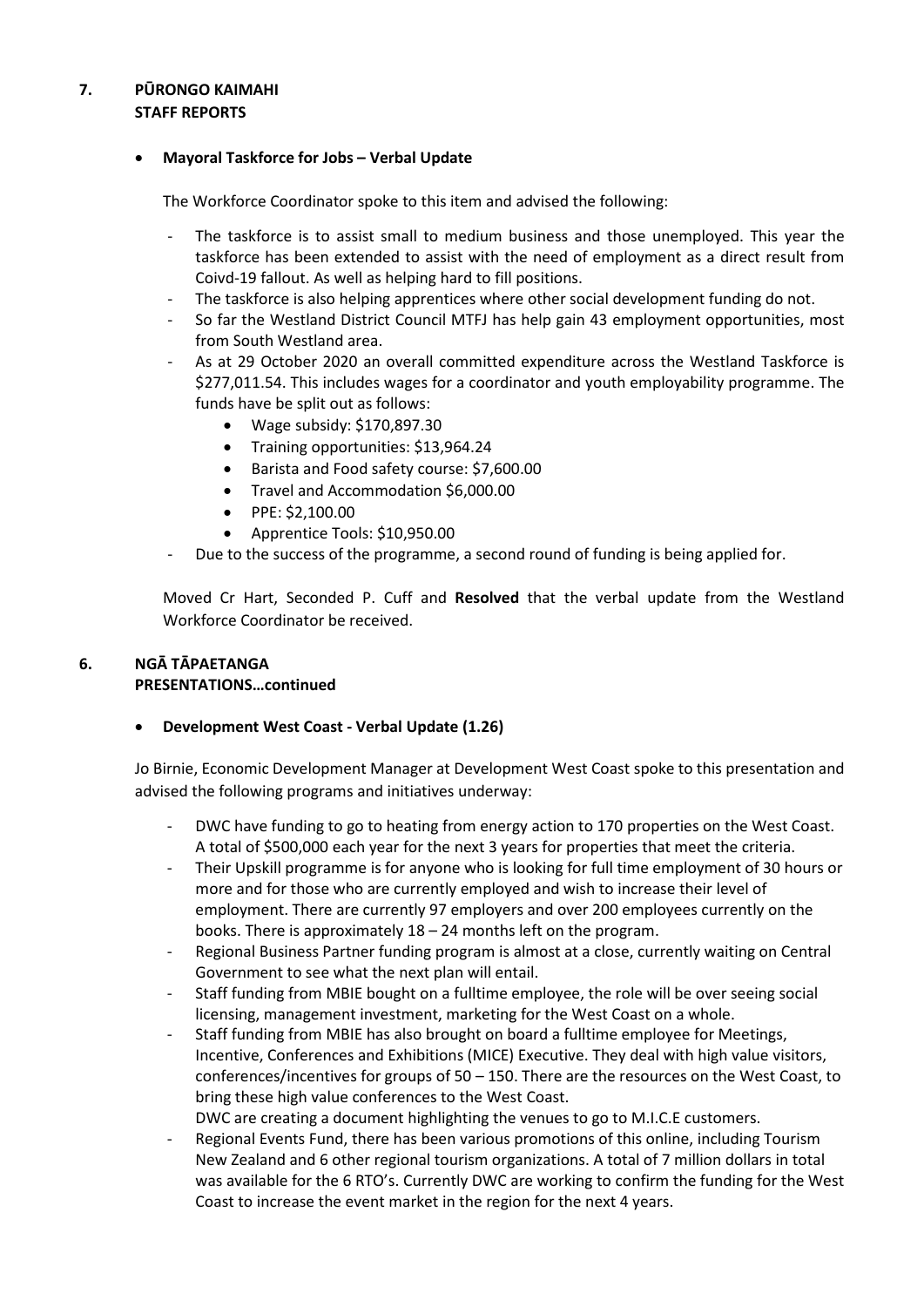Moved J. Conroy, seconded Cr. Davidson **Resolved** that the verbal update from Jo Birnie, Economic Development Manager at Development West Coast be received.

# **8. KA MATATAPU TE WHAKATAUNGA I TE TŪMATANUI RESOLUTION TO GO INTO PUBLIC EXCLUDED**

(to consider and adopt confidential items)

 Moved Cr Keogan, seconded Cr Hart and **Resolved** that the Economic Development Committee confirm that the public were excluded from the meeting in accordance with Section 48, Local Government Official Information and Meetings Act 1987 at 4.41pm pm.

The general subject of the matters to be considered while the public are excluded, the reason for passing this resolution in relation to each matter and the specific grounds under Section 48(1) of the Local Government Official Information and Meetings Act 1987 for the passing of the resolution are as follows:

| <b>Item</b><br>No. | <b>General</b><br>considered                   | relation<br>each<br>to<br>matter                           | subject of Reason for passing Ground(s) under Section 48(1) for the<br>each matter to be this resolution in passing of this resolution                                                                                   |
|--------------------|------------------------------------------------|------------------------------------------------------------|--------------------------------------------------------------------------------------------------------------------------------------------------------------------------------------------------------------------------|
| 1.                 | <b>Confidential Minutes</b><br>$-14$ July 2020 | Good<br>to<br>reasons<br>withhold exist under<br>Section 7 | That the public conduct of the relevant<br>part of the proceedings of the meeting<br>would be likely to result in the disclosure<br>of information for which good reason or<br>withholding exists.<br>Section $48(1)(a)$ |

This resolution is made in reliance on sections 48(1)(a) and (d) of the Local Government Official Information and Meetings Act 1987 and the particular interests or interests protected by section 7 of that Act, which would be prejudiced by the holding of the relevant part of the proceedings of the meeting in public are as follows:

| Item No. | <b>Interest</b>                                                                                                                                                                                                                                                                              |
|----------|----------------------------------------------------------------------------------------------------------------------------------------------------------------------------------------------------------------------------------------------------------------------------------------------|
| 1        | Protect the privacy of natural persons, including that of deceased natural persons (Section<br>$7(2)(a)$ ).                                                                                                                                                                                  |
| 1        | Protect information where the making available of the information-<br>would be likely unreasonably to prejudice the commercial position of the person who<br>(ii)<br>supplied or who is the subject of the information (Section $7(2)(b)(ii)$ ).                                             |
| 1        | Maintain the effective conduct of public affairs through-<br>(i) the free and frank expression of opinions by or between or to members or officers or<br>employees of any local authority, or any persons to whom section 2(5) applies, in the<br>course of their duty (Section 7(2)(f)(i)). |
| 1        | Enable any local authority holding the information to carry on, without prejudice or<br>disadvantage, negotiations (including commercial and industrial negotiations) (Schedule<br>7(2)(i)                                                                                                   |